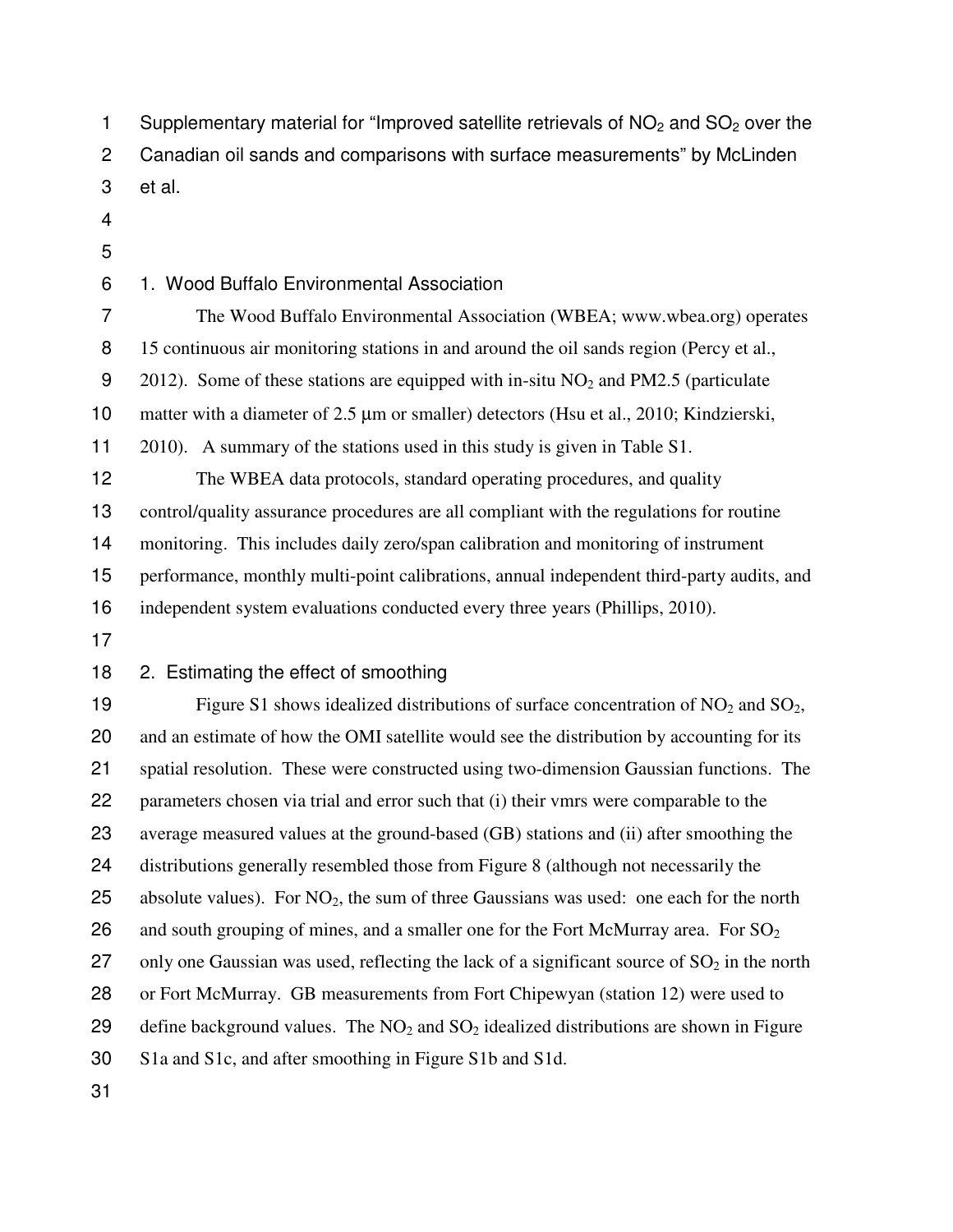| References |  |
|------------|--|
|------------|--|

- 
- Hsu, Y.-M., K. Percy, and M. Hansen, Comparison of Passive and Continuous
- 4 Measurements of  $O_3$ ,  $SO_2$  and  $NO_2$  in the Athabasca Oil Sands Region, Proc. 2010
- A&WMA Conf., 2010-A-834-AWMA, pp. 5.
- 
- Kindzierski, W. B. (2010), Ten-years trends in regional air quality for criteria pollutants
- 8 in the Athabasca oil sands region, Proc. 2010 A&WMA Conf., 2010-A-1079-AWMA, pp

14.

- Percy, K. E., Hansen, M. C., and Dann, T.: Air Quality in the Athabasca Oil Sands
- Region, in Volume 11: Alberta Oil Sands, Energy, Industry and the Environment, edited
- by K. Percy, Elsevier, 2012

- Phillips, D. (2010), The WBEA air quality monitoring network: history of operation and
- current status, Proc. 2010 A&WMA Conf., 2010-A-914-AWMA, pp. 8.
-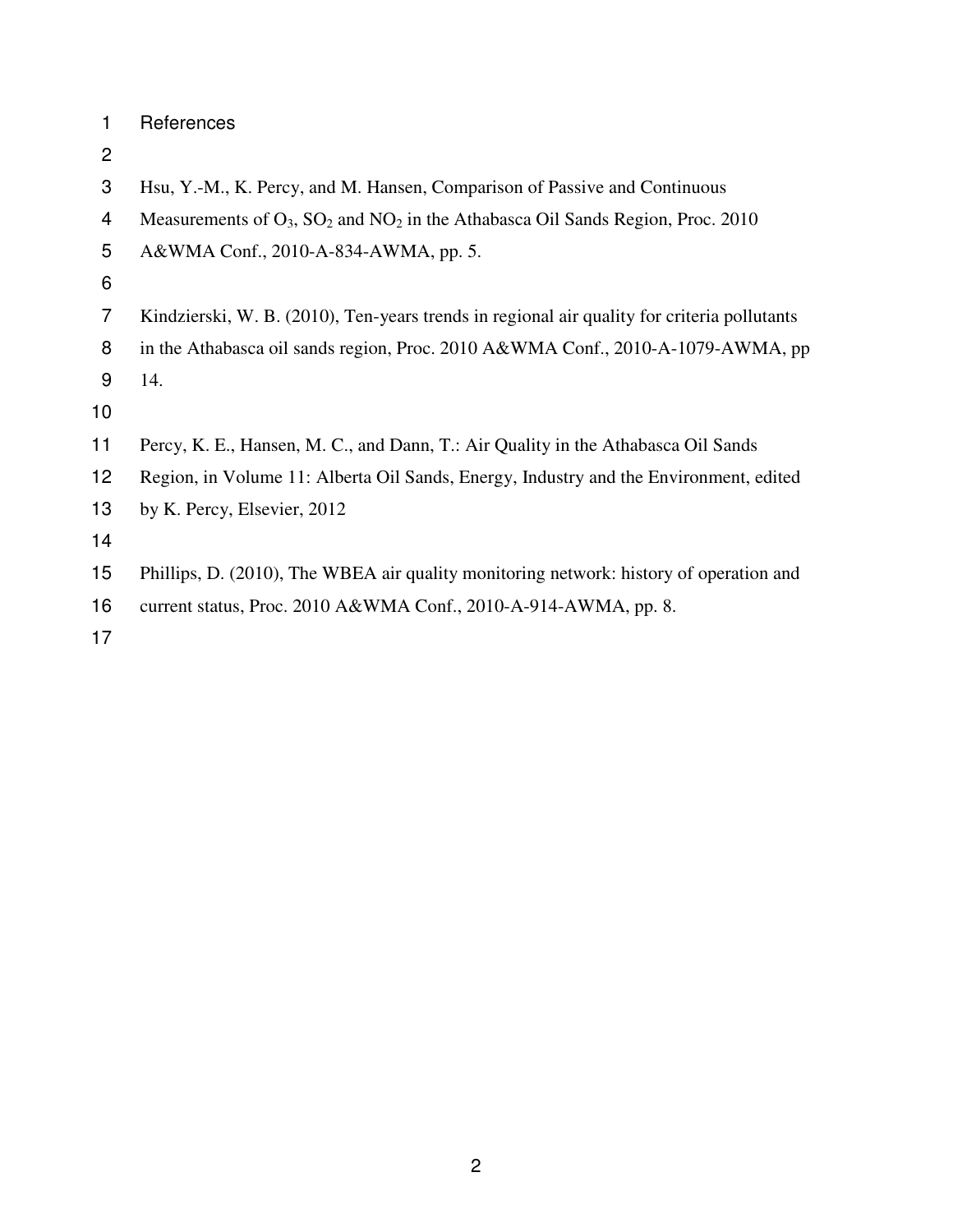1 2







4 Figure S1. Idealized volume mixing ratio distributions over the oil sands surface mining

5 area: (a)  $NO_2$ , (b)  $NO_2$  after smoothing with a 2D boxcar comparable to the OMI

6 horizontal resolution, (c)  $SO_2$ , (d)  $SO_2$  after smoothing with a 2D boxcar comparable to

7 the OMI horizontal resolution. The white dots denote the location of the WBEA surface 8 stations.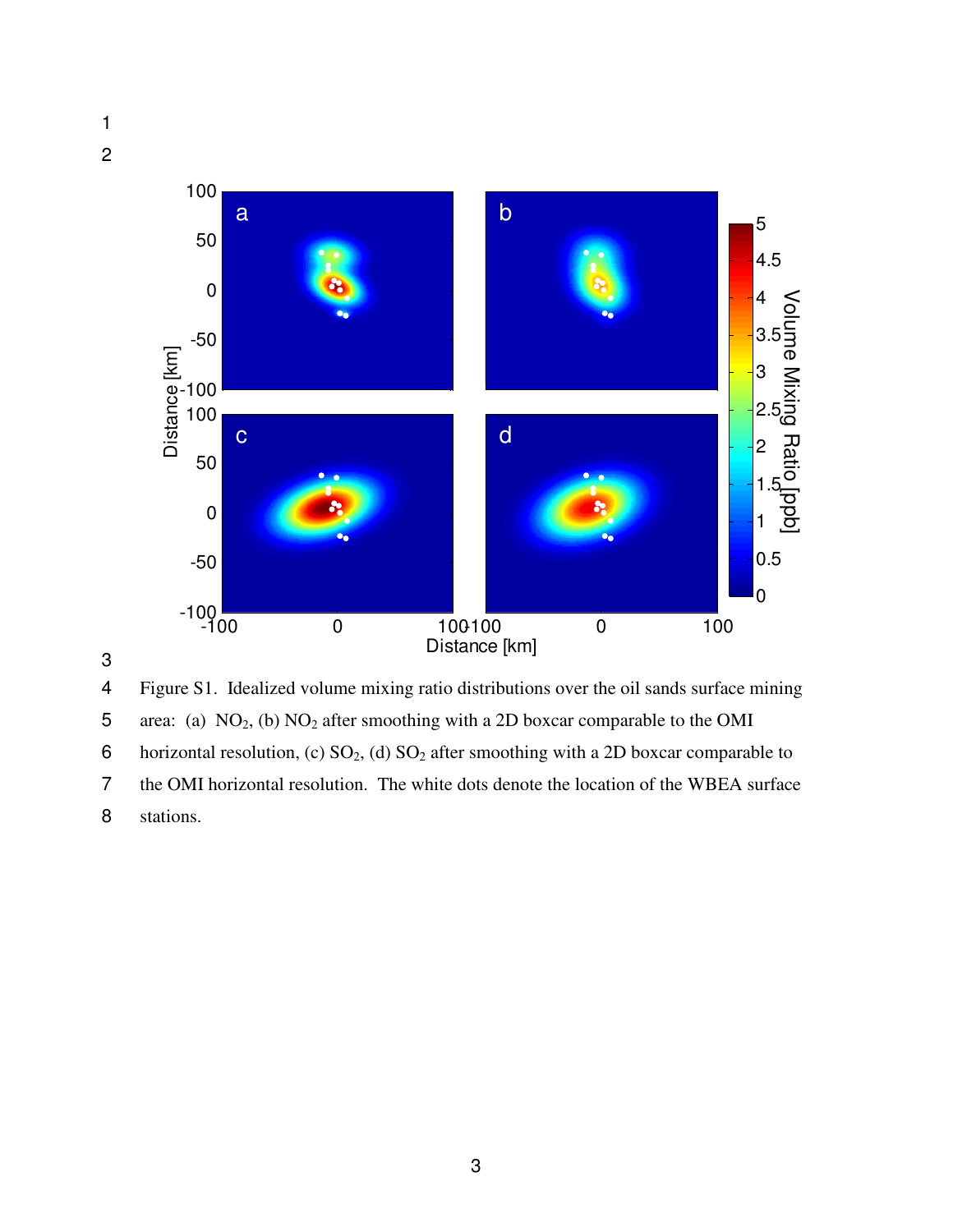| $\frac{1}{2}$ | Table S1: List of WBEA monitoring stations used in this study and associated information.<br>Station | Lat   | Long      | Instrument                        |                         | Interference            | OMI smoothing                  |                            | Clear-sky bias          |                 |
|---------------|------------------------------------------------------------------------------------------------------|-------|-----------|-----------------------------------|-------------------------|-------------------------|--------------------------------|----------------------------|-------------------------|-----------------|
|               |                                                                                                      |       |           | $(X = not measured)$              |                         | correction <sup>a</sup> | effect correction <sup>b</sup> |                            | correction <sup>c</sup> |                 |
|               |                                                                                                      |       |           | $\mathop{\odot}\limits^{\circ}_Z$ | $\mathring{\mathrm{O}}$ | o<br>I⊇                 | $\overrightarrow{O}$           | $\mathcal{S}^{\mathsf{S}}$ | $\sum_{i=1}^{n}$        | $\mathcal{S}^2$ |
|               | Fort McMurray-                                                                                       | 56.73 | $-111.39$ | Thermo                            | Thermo                  | $0.41 \pm 0.06$         | 1.59                           | 0.69                       | 1.56                    | 0.94            |
|               | Athabasca                                                                                            |       |           | 42CTL                             | $\frac{3}{4}$           |                         |                                |                            |                         |                 |
|               | Valley                                                                                               |       |           |                                   |                         |                         |                                |                            |                         |                 |
|               | Fort McMurray-                                                                                       | 56.75 | $-111.48$ | Thermo                            | Thermo                  | $0.50_{10}$ .04         | 1.55                           | 0.76                       | 1.56                    | 0.94            |
|               | Patricia McInnes                                                                                     |       |           | 17C                               | $\frac{3}{4}$           |                         |                                |                            |                         |                 |
|               | Millennium                                                                                           | 56.89 | $-111.38$ | Teledyne                          | Thermo                  | $0.64 \pm 0.07$         | 1.16                           | 1.02                       | 1.08                    | 0.89            |
|               |                                                                                                      |       |           | API, 200A                         | 43                      |                         |                                |                            |                         |                 |
|               | Mannix                                                                                               | 56.97 | $-111.48$ | $\times$                          | Thermo                  | $\frac{4}{2}$           | 1.38                           | 1.18                       | 1.08                    | 0.89            |
|               |                                                                                                      |       |           |                                   | 43                      |                         |                                |                            |                         |                 |
|               | <b>Buffalo</b>                                                                                       | 57.00 | $-111.59$ | $\times$                          | Thermo                  | $\frac{1}{2}$           | 1.36                           | $\frac{1}{2}$              | 1.08                    | 0.89            |
|               | Viewpoint                                                                                            |       |           |                                   | 43                      |                         |                                |                            |                         |                 |
|               | Lower Camp                                                                                           | 57.03 | $-111.50$ | $\times$                          | Thermo                  | $\frac{1}{2}$           | 1.28                           | $\frac{1}{2}$              | 1.08                    | 0.89            |
|               |                                                                                                      |       |           |                                   | $\frac{3}{4}$           |                         |                                |                            |                         |                 |
|               | Mildred Lake                                                                                         | 57.05 | $-111.56$ | $\times$                          | Thermo                  | $\frac{1}{2}$           | $\frac{21}{2}$                 | $\frac{51}{2}$             | 1.13                    | 0.85            |
|               |                                                                                                      |       |           |                                   | $\frac{3}{4}$           |                         |                                |                            |                         |                 |
|               | Syncrude UE1                                                                                         | 57.15 | $-111.64$ | Thermo                            | Thermo                  | $0.69 + 0.11$           | 0.89                           | 1.08                       | 1.27                    | 0.90            |
|               |                                                                                                      |       |           |                                   |                         |                         |                                |                            |                         |                 |

 $\infty$